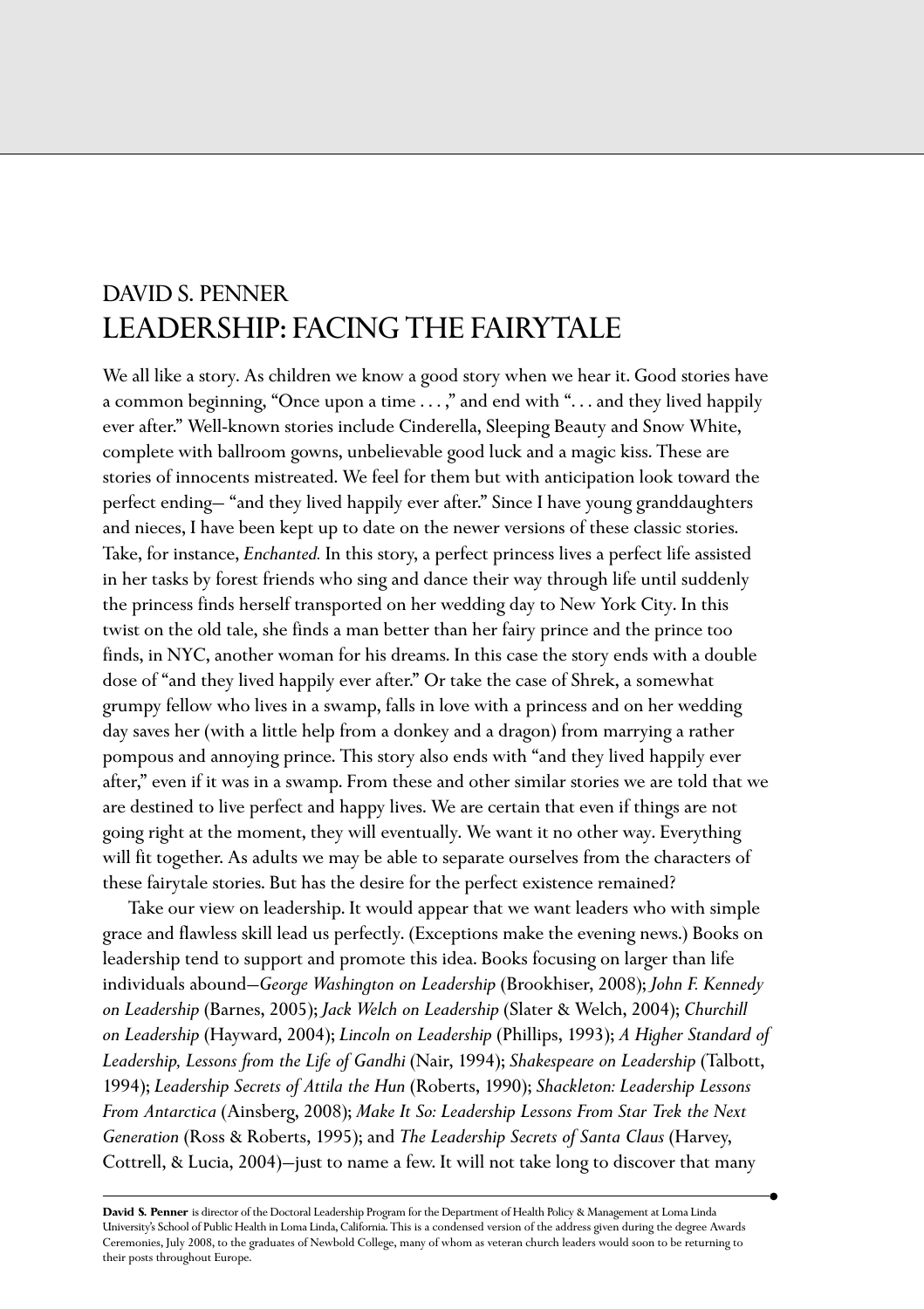leadership books leave you feeling that the greats live lives not dissimilar to the fairlytale individuals we mentioned earlier. They live perfectly, they have extraordinary experiences, make phenomenally good decisions and are unqualified successes.

The problem arises when we benchmark our lives with these greats. We find that in the real world life is generally not perfect, that we have to work hard at what we do and sometimes we are not successful. This raises a cluster of unhelpful questions. Do I need to try harder? Am I not good enough? And in the realm of religious leadership, has God abandoned me? Let me suggest an alternative viewpoint. It might just be that the stories of "great leaders," as well as the fairytales, are partially, if not entirely, untrue. Perhaps the problem is the definition of success and what counts for "happily ever after." For us it might be more profitable to talk, not about success and happiness, but how we now respond to and deal with the call to leadership. We might discover some very interesting ideas. We might even be surprised. We want heroes and we want them to fit neatly into current theories with perfect endings. But the truth may be not be so clear cut.

## **The problem arises when we benchmark our lives with these greats. We find that in the real world life is generally not perfect, that we have to work hard at what we do and sometimes we are not successful.**

Where can we find unvarnished stories of leadership, some stories that charm us but that tell us the truth? The biblical book of Judges is a collection of such stories. The theme of the book developed in a series of stories is this: the Israelites sin, they are subjected to slavery, they cry to the Lord, and He raises up a deliverer. The interesting thing about each story is that an unexpected leader emerges and somehow plays a role in effecting God's will. It makes an unusual list of heroes and role models. None of them are perfect, but

each one helps liberate Israel in an unusual way: a left-handed man with a short dagger, a woman who uses the only thing at hand (a tent peg), a shy man with trumpets and 300 men shouting, a woman who dropped a millstone over the wall, and a blind man brought in as part of the entertainment at a banquet who pushed down the walls. These don't fit into the usual leadership pattern. For each leader the perfect ending is elusive. Several go into hiding and others run away. Self doubt remains and, for at least one, death is the immediate reward. From their initial qualifications they would not have made the short list for "great leaders." None were chosen for natural ability (or even good looks) but for one reason only: God's purpose.

Compare this to many leadership stories that are benchmarked against personal success, "the happily ever after" goal. *Jack Welch and the G.E. Way* (Slater, 1998) is such a book. It describes the life of Jack Welch, of how successful he was, of his abilities, skills, and decision-making. It has often been touted as the measure of leadership. But there has been a change of tone (Morris, 2006). Some are beginning to question this and to suggest among other things that his apparent success may be more a coincidence of time and place than personal ability. In many ways G.E. was successful, but the emphasis on personal success has been shown to be questionable.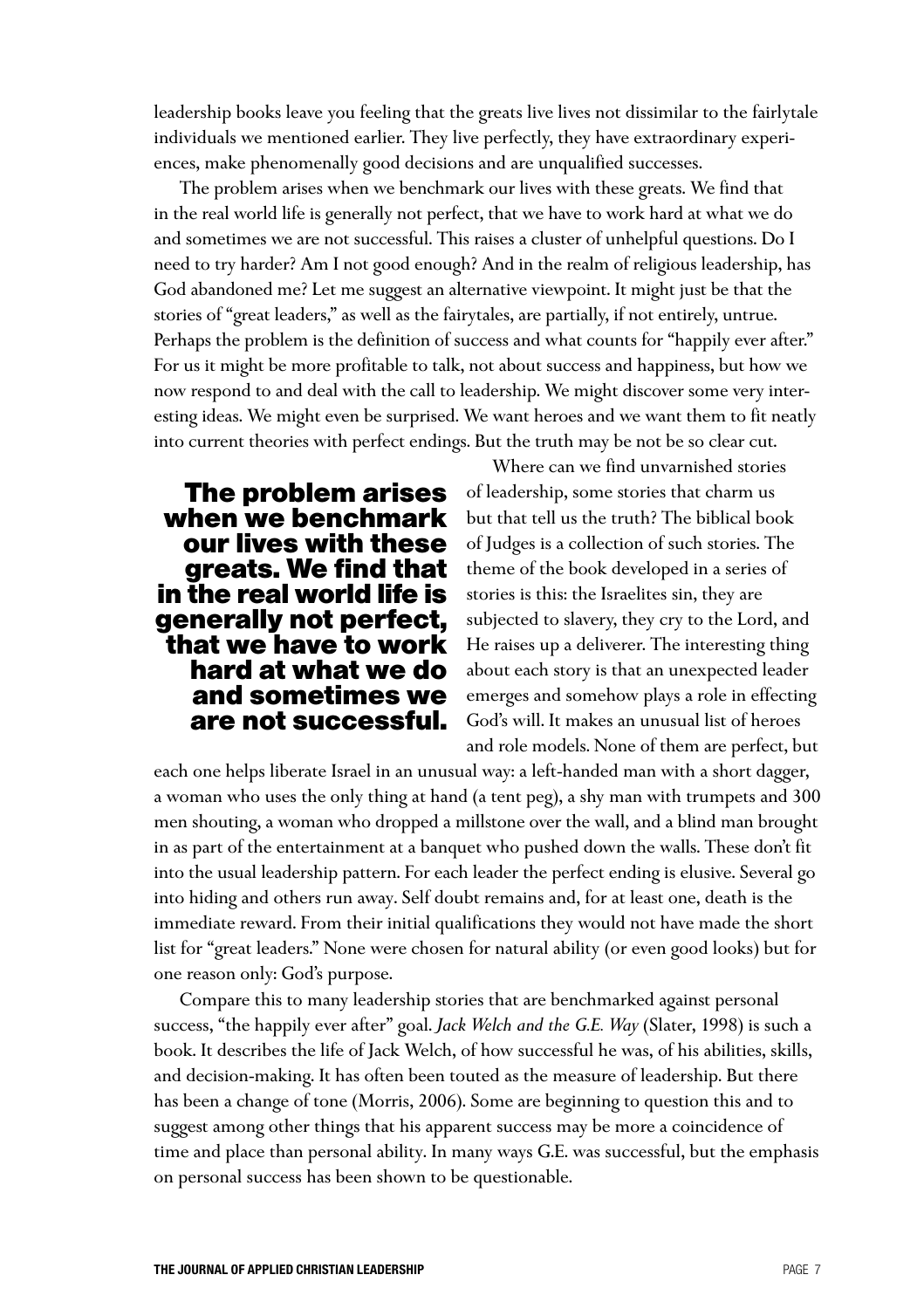Returning to some well-known biblical stories which feature the "greats" of the past, we find unusual twists on personal success. These stories help us as leaders, not in developing successful strategies or personal leadership styles, but in understanding our human condition as leaders. We may have grown to demand perfect personal success from our leaders. We may have assumed that for ourselves as leaders. But is this reality or just a fairytale?

Several stories of well-known leaders raise the question about personal success. Jonah is called to take on a leadership role which he is reluctant to assume. He runs away but is rescued, returned, and once again assigned the same task. In the end the task is completed with phenomenal success. Jonah might have been content to "live happily every after" and to accept this success with joy, particularly considering his earlier direct disobedience. But as the story ends, he is not happy. He is angry, depressed and argumentative. Elijah, after the major success at a very public event on Mount Carmel, receives personal death threats and runs away into hiding. His "happily every after" turns out to be total exhaustion, personal fear and doubt. Unaware even of his own needs at the moment, he is miraculously feed, rested and reminded of loyalty. Isaiah hears the very voice of God, volunteers to go for him and is given by God the gift of preaching—a scenario that should guarantee success. The results would have to have a perfect ending. But Isaiah is told in clear terms that after a lifetime of preaching, the results would be absolutely nothing, "a nation of stumps."

David, after being appointed by God and serving a lifetime of leadership, is forced to leave Jerusalem during a coup led by his own son. As he is leaving, Shimei sees David approaching and begins cursing him and throwing stones. Some loyal soldiers ask David for permission to cut off his head, but David says, "Leave him alone; let him curse, for the Lord has told him to." This low moment in personal success is laid out plainly. "So David and his men continued along the road while Shimei was going along the hillside opposite him, cursing as he went and throwing stones at him and showering him with dirt. The king and all the people with him arrived at their destination exhausted" (2 Samuel 16:13-14).

One of the all-time greats, Moses, was given the task to lead the Israelites to the Promised Land. It took him forty years to complete the task that could have been accomplished much more quickly and then, at the point of death, he was not even allowed to finish the work. This short list of leaders are our role models, heroes who found themselves exhausted, discouraged, angry and sometimes left with nothing to show for their efforts. These stories fail to have the "happily ever after" ending, but they do sounds much more like our lives than the perfect hero of the great leader books or someone in a fairytale. But can we just leave it there? Can we live with a life that is not going to end like a fairytale?

Let me suggest a possibility. Although most useful in difficult and complicated situations, it is simple. It brings meaning in the midst of failure; it brings hope at a point of discouragement. It is God's principle for us in a single concept, in a single word the word "yet." It may be found in several other parallel words or phrases such as *but, despite, still, even, until now, up to this point.* It appears frequently throughout the